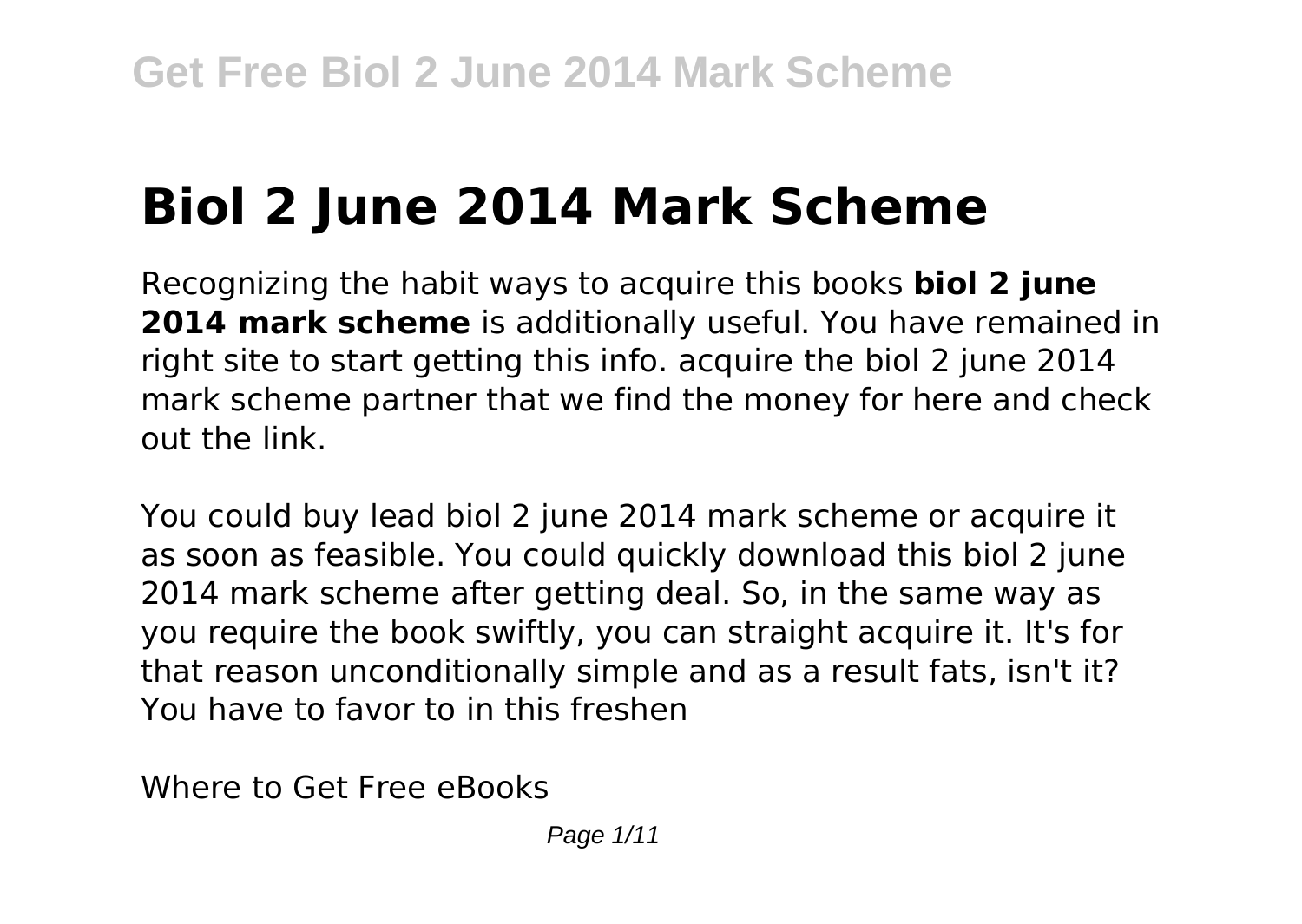### **Biol 2 June 2014 Mark**

MARK SCHEME – A-LEVEL BIOLOGY – BIOL2 – JUNE 2014 6 of 15 Question Marking Guidance Mark Comments 4(a) 1. Water and blood flow in opposite directions; 2. Maintains concentration/diffusion gradient / equilibrium not reached / water always next to blood with a lower concentration of oxygen; 3. Along whole/length of gill/lamellae;

**A-level Biology Mark scheme Unit 02 - The variety of ...** MARK SCHEME – GCSE Additional Science / Biology – BL2HP – JUNE 2014 7 of 13 Question Answers Extra information Mark AO / spec ref. 2 6 AO1 2.1.2a,b, c, 2.2.1d, 2.3.1a,b, c,g, 2.6.1 Marks awarded for this answer will be determined by the Quality of Written Communication (QWC) as well as the standard of the scientific response. Examiners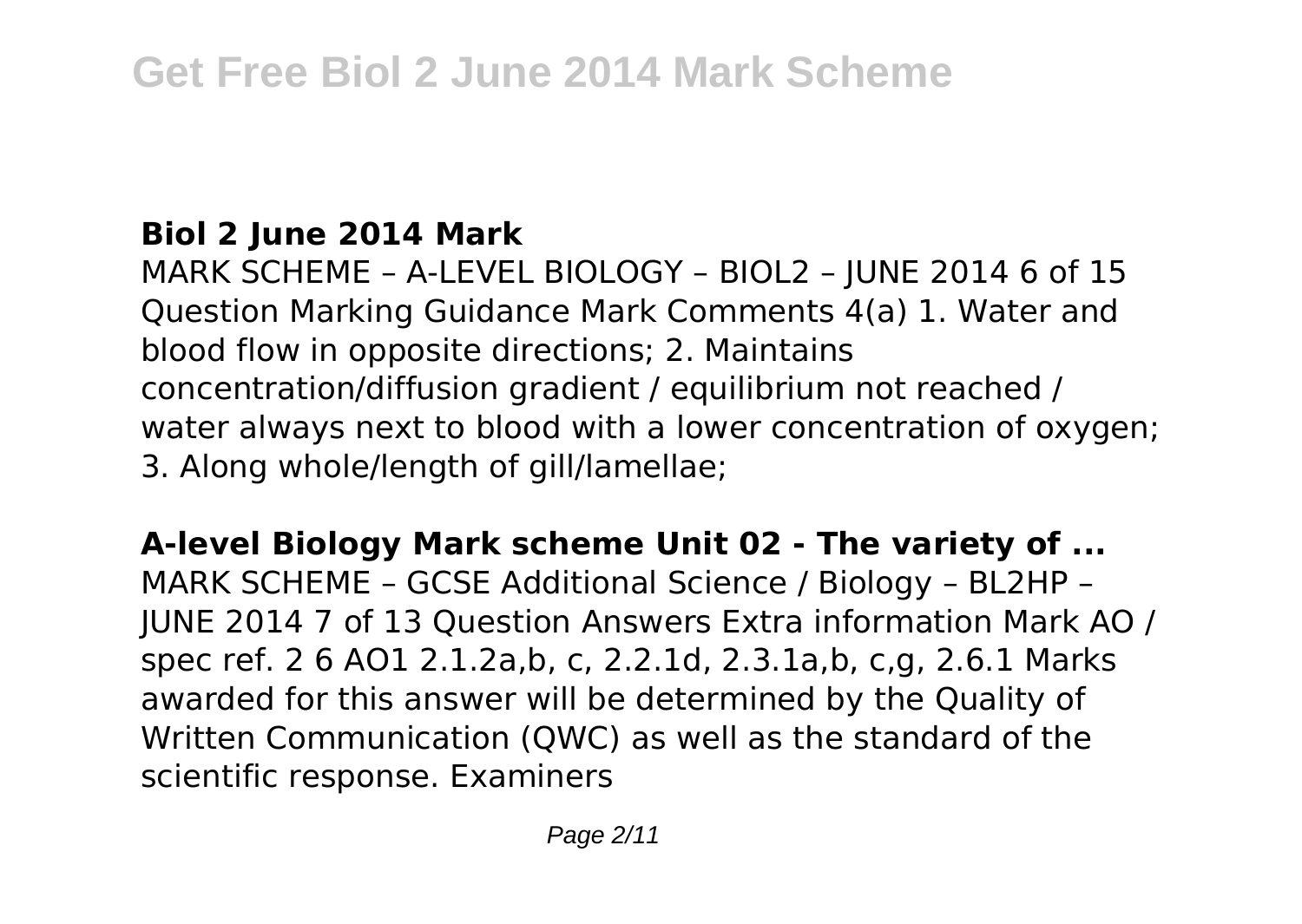#### **ADDITIONAL SCIENCE / BIOLOGY**

• 2 mark bands Start with the presumption that the mark will be the higher of the two. An answer which is poorly supported gets the lower mark. • 3 mark bands Start with a presumption that the mark will be the middle of the three. An answer which is poorly supported gets the lower mark. An answer which is well supported gets the higher mark.

#### **Mark Scheme (Results) Summer 2014 - Edexcel**

Mark Scheme (Results) Summer 2014 IAL Biology (WBI02) Paper 01 Unit 2: Development, plants and environment PMT

#### **Mark Scheme (Results) Summer 2014**

FINAL MARKING GUIDELINES – A-LEVEL BIOLOGY – BIO6T/P14 – JUNE 2014 2 of 14 . Marking Guidelines are prepared by the Principal Moderator and considered, together with the relevant questions, by a panel of subject teachers. ... It is important to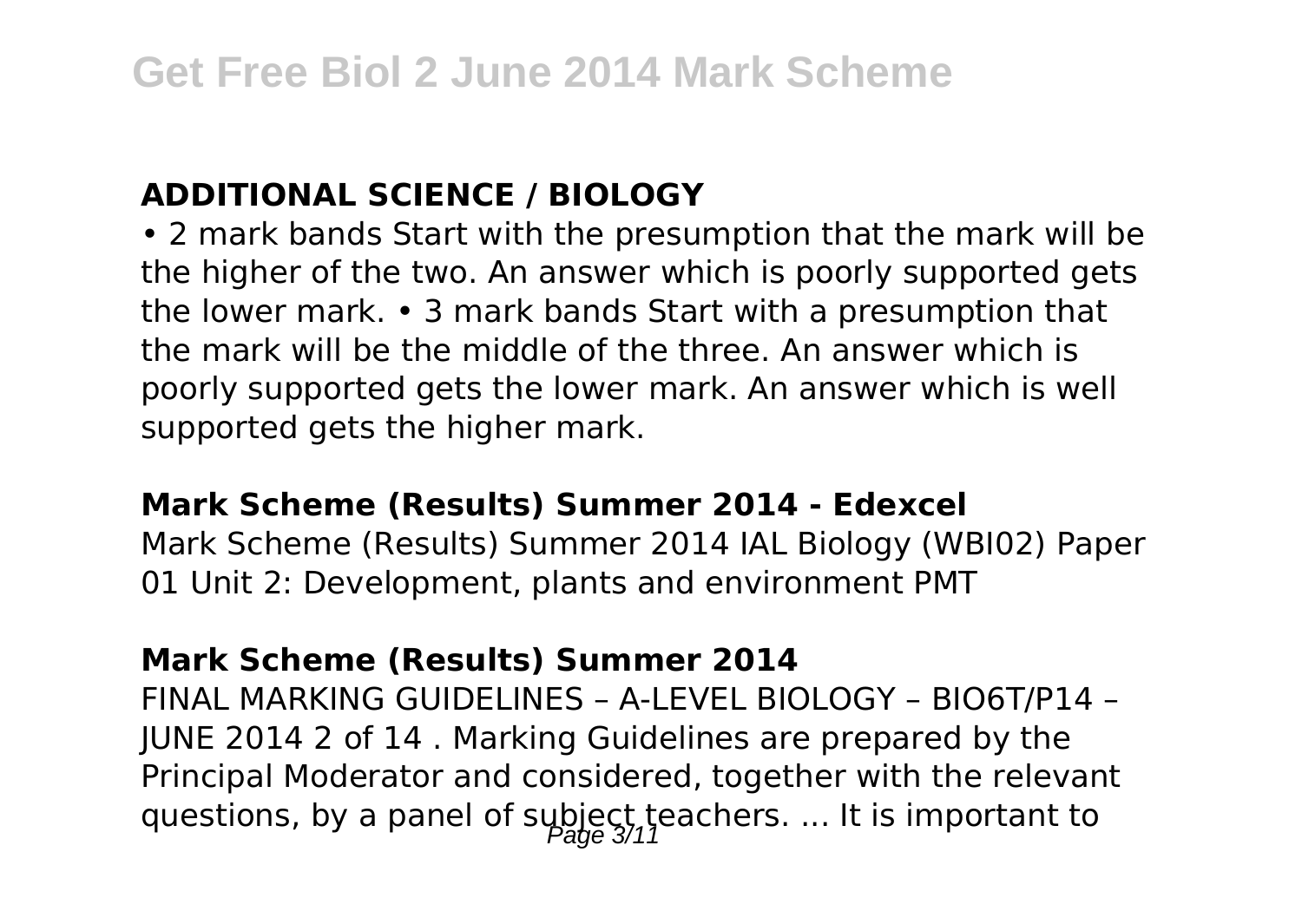mark what the student has written, not to assume what may have been intended. It is

#### **A-level Biology Mark scheme Unit 06T - (P14) ISA June 2014**

Biology Unit F212: Molecules, Biodiversity, Food and Health Advanced Subsidiary GCE Mark Scheme for June 2014. OCR (Oxford Cambridge and RSA) is a leading UK awarding body, providing a wide range of qualifications to meet the needs of candidates of all ages and abilities. OCR qualifications

#### **Mark scheme F212 Molecules, Biodiversity, Food and Health ...**

Complete IGCSE Biology 2014 Past Papers Directory IGCSE Biology May & June Past Papers 0610 s14 er 0610 s14 gt 0610 s14 ir 51 0610 s14 ir 52 0610 s14 ir 53 0610\_s14\_ms\_11 0610\_s14\_ms\_12 0610\_s14\_ms\_13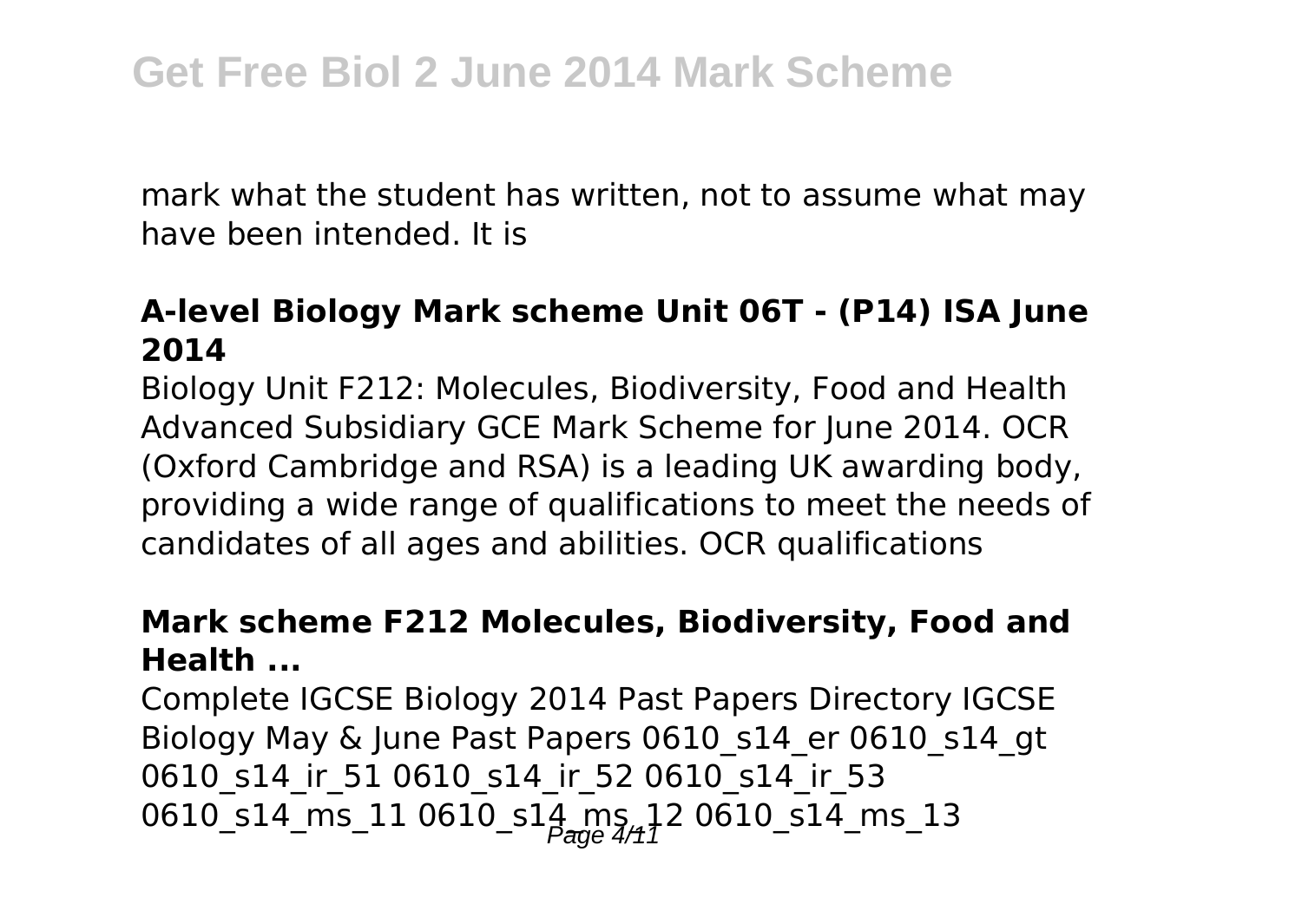0610 s14 ms 21 0610 s14 ms 22 0610 s14 ms 23 0610 s14 ms 31 0610 s14 ms 32 0610 s14 ms 33 0610 s14 ms 51 0610 s14 ms 52 0610 s14 ms 53 0610 s14 ms 61 0610 s14 ms 62 0610 s14 ms 63 0610 s14 qp 11 ...

#### **IGCSE Biology 2014 Past Papers - CIE Notes**

You can find all AQA Biology Unit 2 past papers and mark schemes below: January 2010 MS - Unit 2 AQA Biology A-level; January 2010 QP - Unit 2 AQA Biology A-level ... June 2013 QP - Unit 2 AQA Biology A-level; June 2014 MS - Unit 2 AQA Biology Alevel; June 2014 QP - Unit 2 AQA Biology A-level; June 2015 MS - Unit 2 AQA Biology A-level ...

### **AQA Unit 2 Biology Past Papers - Physics & Maths Tutor** You can find all Edexcel Biology Unit 2 past papers and mark schemes below: Grade Boundaries - Edexcel Biology AS A-level;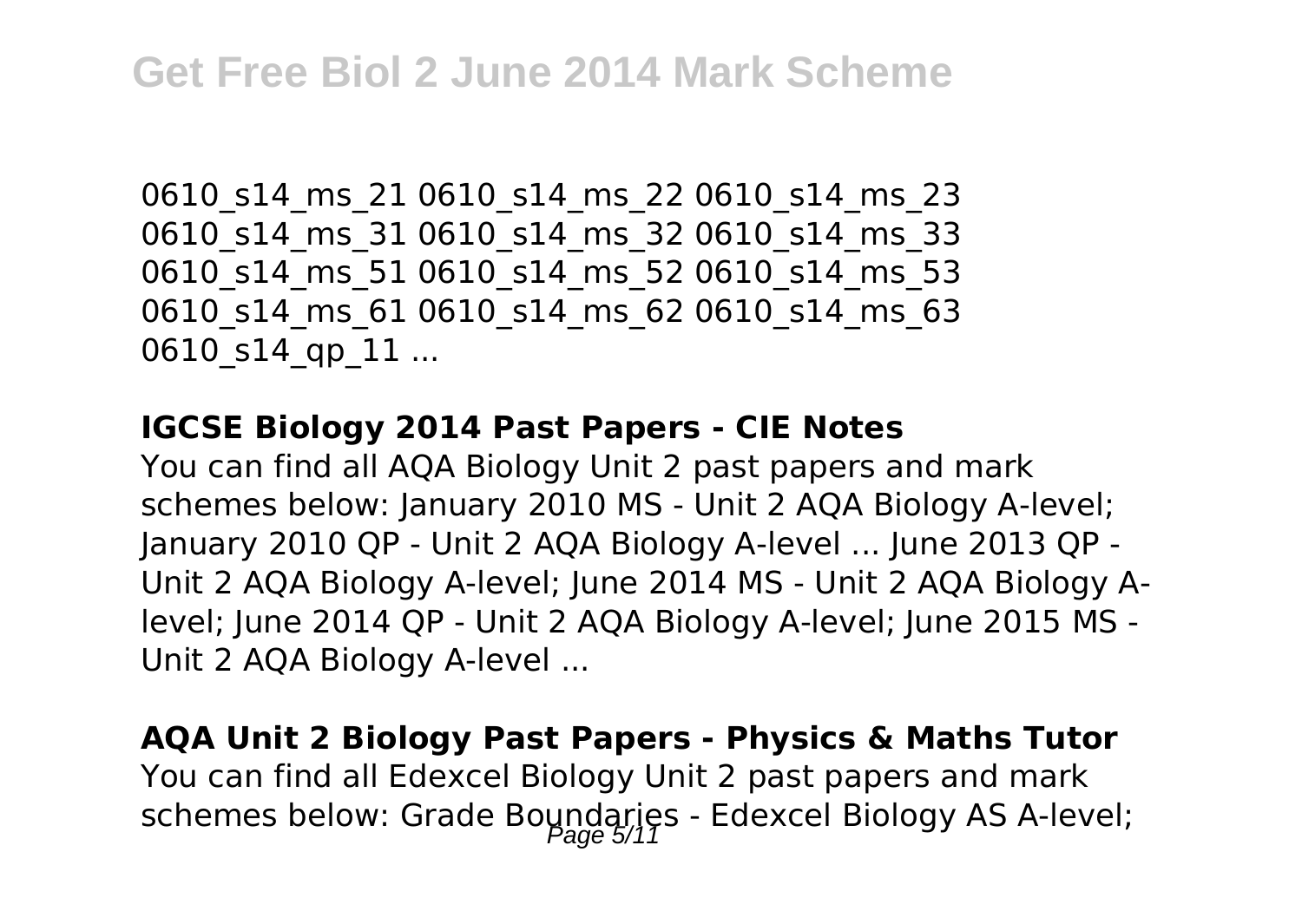January 2009 MS - Unit 2 Edexcel Biology A-level ... June 2014 (IAL) MS - Unit 2 Edexcel Biology A-level; June 2014 (IAL) QP - Unit 2 Edexcel Biology A-level; June 2014 (R) MS - Unit 2 Edexcel Biology A-level; June 2014 (R ...

#### **Edexcel Unit 2 Biology Past Papers - Physics & Maths Tutor**

june 2014 cxc human and social biology past paper - paper 2 by Reynaldo Thomas · April 27, 2018 Human immunodeficiency virus is mostly transmitted by having unprotected sex with an infected individual.

#### **JUNE 2014 CXC HUMAN AND SOCIAL BIOLOGY PAST PAPER - Paper 2**

AQA GCSE Biology 8461 - Paper 2 - 7th June 2019 [Exam Discussion] AQA GCSE Combined Trilogy Biology 8464 - Paper 1 - 14th May 2019 OCR AS Biology Breadth Unofficial Mark Scheme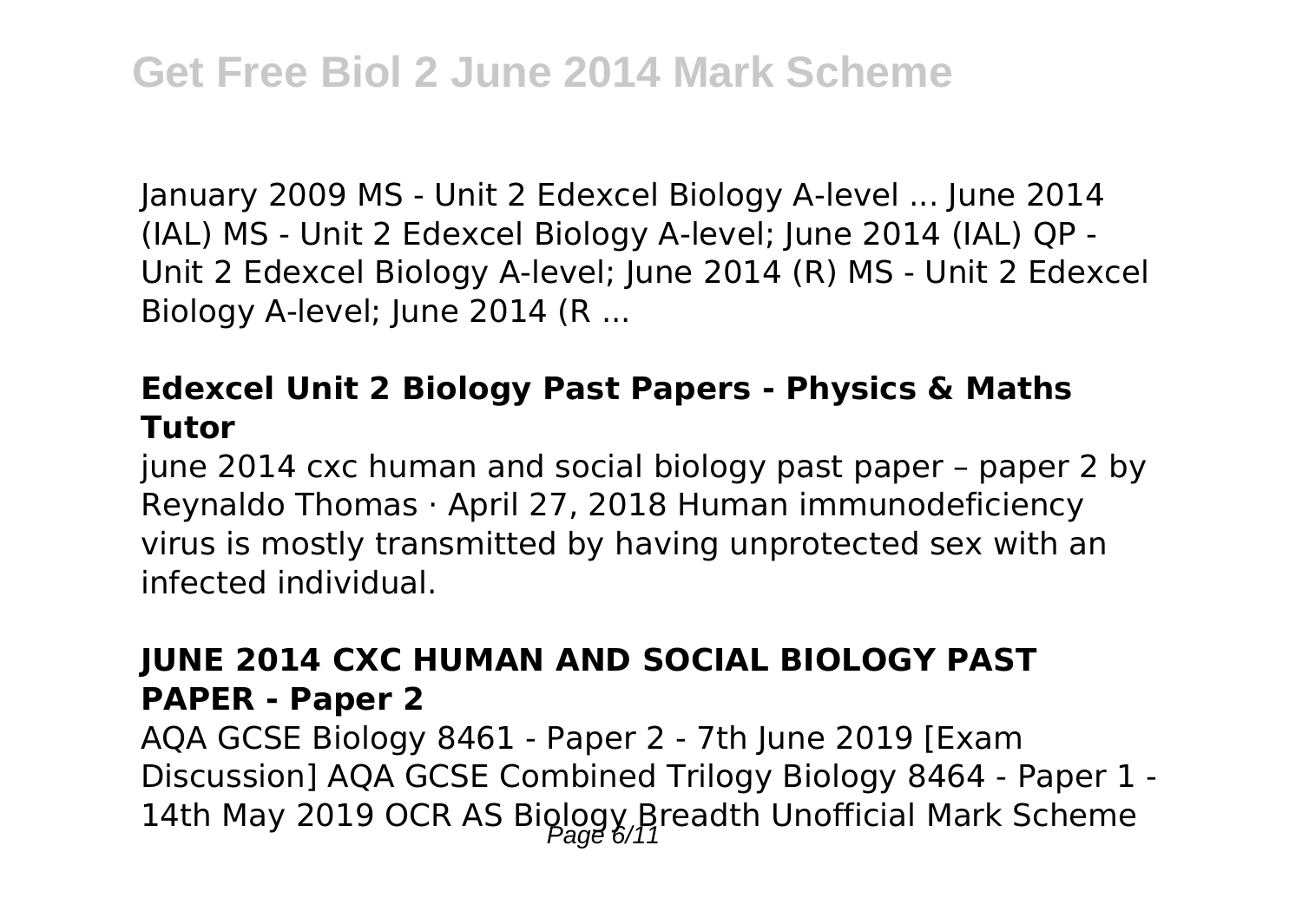OCR Biology New A-level H420 Paper 1,2,3 (2019) Predictions + Exam Discussion Thread

#### **AQA As Biology June 2014 - [BIO2] - The Student Room**

MARK SCHEME – A-LEVEL BIOLOGY – BIOL1 – JUNE 2014 7 of 14 . Question Marking Guidance Mark Comments 5(a) 1. Ventricle pressure rises then blood starts to flow into aorta; into aorta at 0.35 / 0.4 2. (Because) pressure above that in aorta causes (aortic / semilunar) valve to open / pressure below that in aorta causes (aortic /

#### **A-level Biology Mark scheme Unit 01 - Biology and disease ...**

Mark Scheme (Results) June 2014 Pearson Edexcel International GCSE in Biology (4BI0) Paper 2BR . Edexcel and BTEC Qualifications . Edexcel and BTEC qualifications come from Pearson, the world's leading learning company. We provide a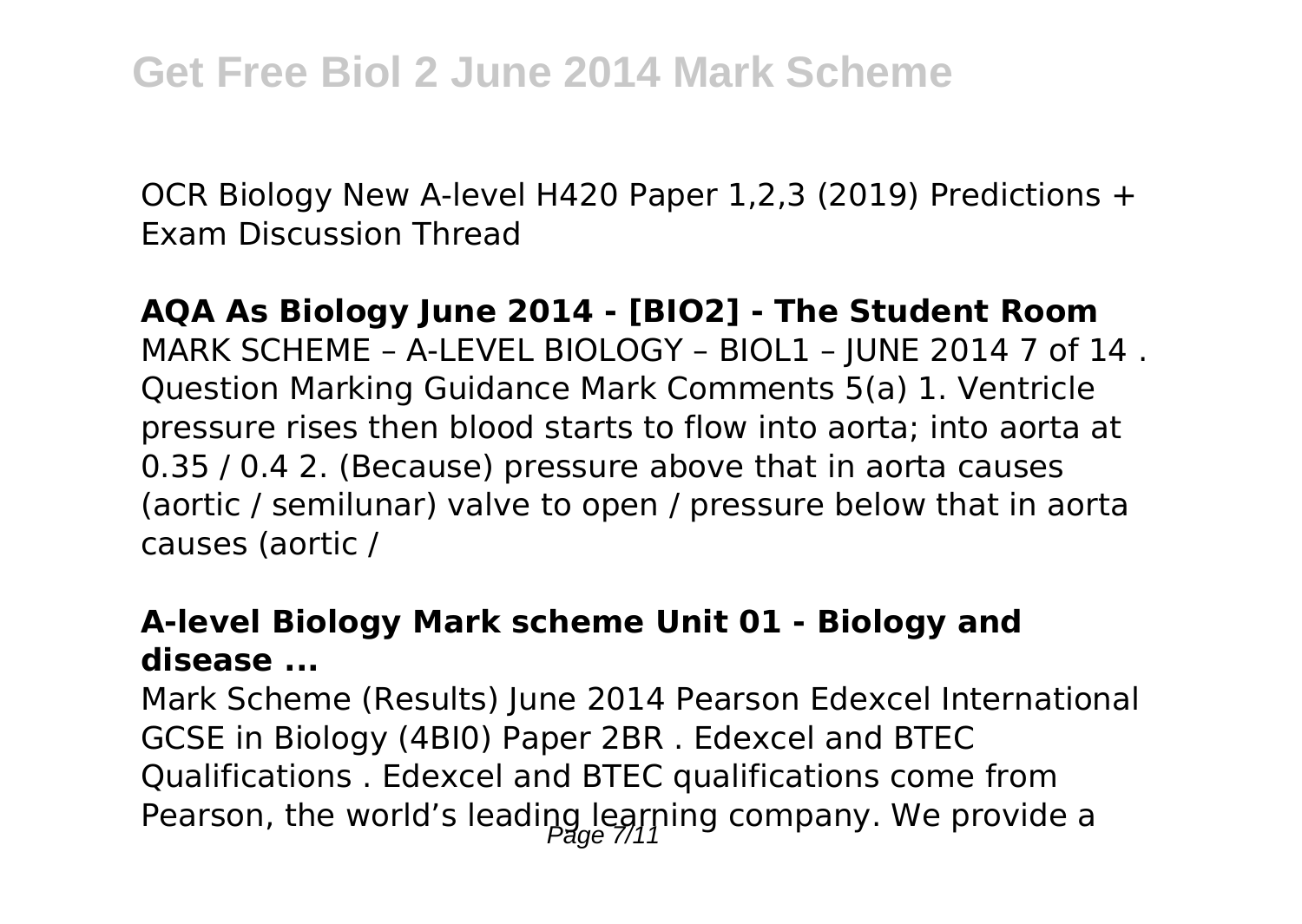wide range of qualifications including academic, ... 7/8/2014 2:11:02 PM ...

#### **Mark Scheme (Results) June 2014 - Edexcel**

Mark Scheme of Cambridge IGCSE Biology 0610 Paper 22 Summer or May June 2014 examination.

### **Cambridge IGCSE Biology 0610/22 Mark Scheme May/Jun 2014 ...**

MARK SCHEME for the May/June 2014 series 0610 BIOLOGY 0610/62 Paper 6 (Alternative to Practical), maximum raw mark 40 This mark scheme is published as an aid to teachers and candidates, to indicate the requirements of the examination. It shows the basis on which Examiners were instructed to award marks. It does not

# **0610 s14 ms 62 - PMT** Page 8/11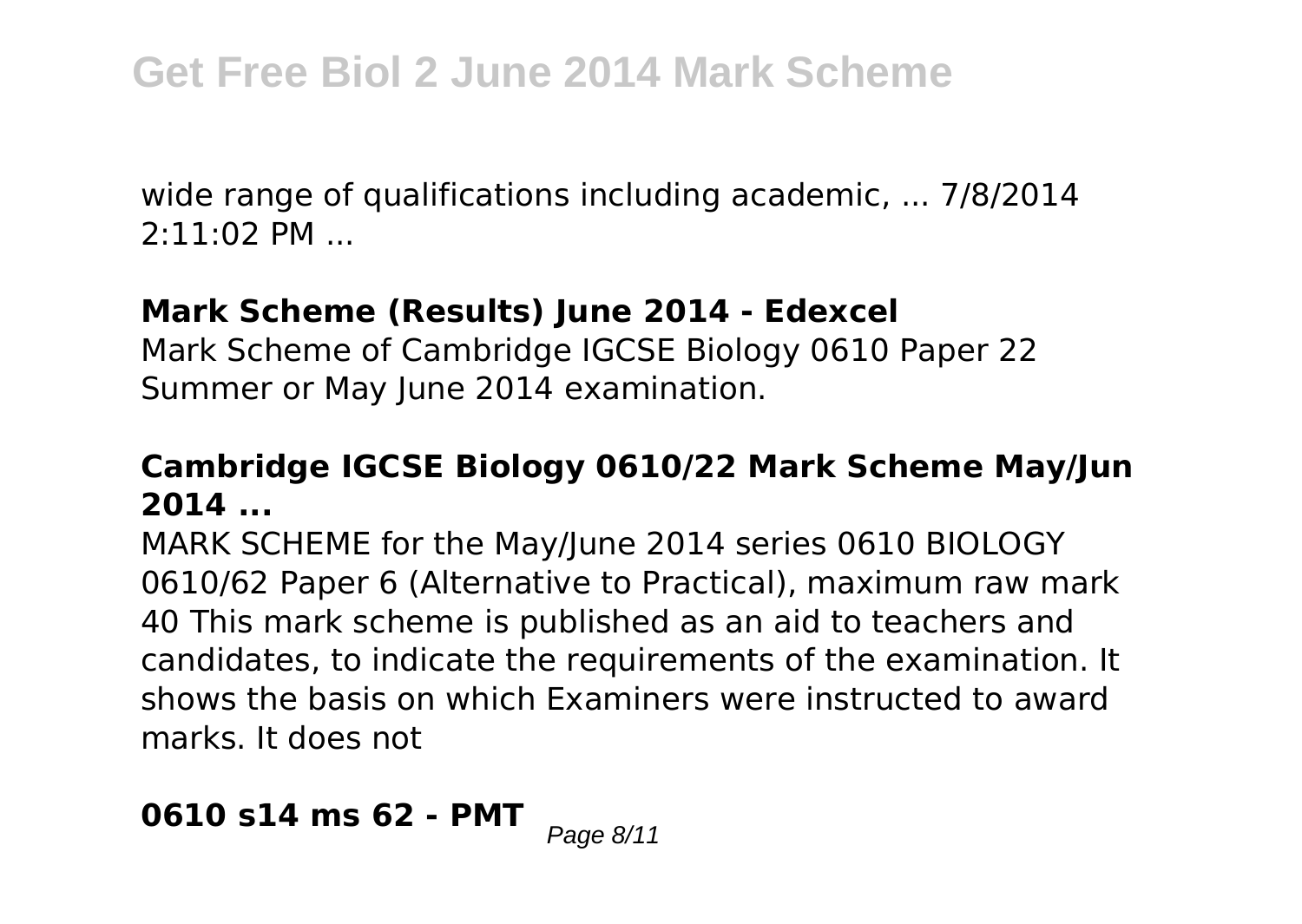# **Get Free Biol 2 June 2014 Mark Scheme**

Mark Scheme – AQA Level 1/2 Certificate in Biology – Paper 2 – 8401/2 – June 2014 5 of 16 3.8 Ignore / Insufficient / Do not allow Ignore of insufficient is used when the information given is irrelevant to the question or not enough to gain the marking point. Any further correct amplification could gain the marking point.

#### **AQA Level 1/2 Certificate Biology Mark scheme Biology ...**

View Test Prep - AQA-BIOL2-W-MS-JUN14 from FINAL EXAM 1.9 at United States Sports Academy. A-LEVEL BIOLOGY BIOL2 The variety of living organisms Mark scheme 2410 June 2014 Version 1.0 Final Mark

#### **AQA-BIOL2-W-MS-JUN14 - A-LEVEL BIOLOGY BIOL2 The variety ...**

Where To Download June 2014 Biology 2 Aqa Markscheme Dear subscriber, afterward you  $\frac{\partial P}{\partial q}$  bynting the june 2014 biology 2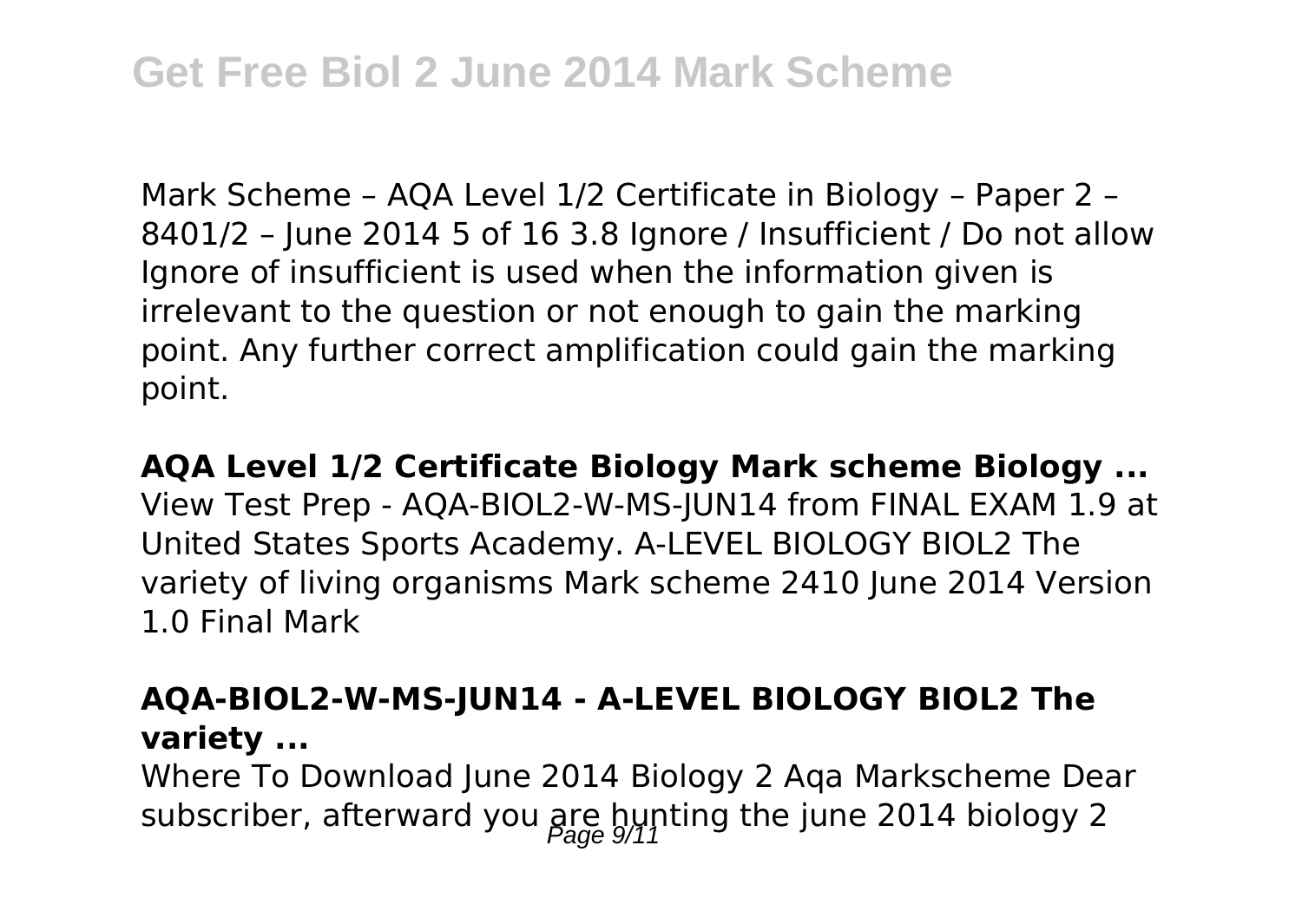aqa markscheme amassing to contact this day, this can be your referred book. Yeah, even many books are offered, this book can steal the reader heart correspondingly much. The content and

**June 2014 Biology 2 Aqa Markscheme - skinnyms.com** F215 Mark Scheme June 2014 3 Question Expected Answer Mark Additional Guidance 1 (a) (iii) 1 idea that offspring visibly different from , A / egg donor ; 2 to show that the offspring produced were clones ; 3 to show / identify , (genetic) parents (of clone) / B and C ; 2 max ACCEPT brown frog for A 2 'to show that cloning is successful' is not enough

#### **Mark scheme F215 Control, Genomes and Environment June 2014**

June 2014 (4401) Science A – Unit 1 Biology B1 Higher (BL1HP) Q A: AQA: June 2014 (4401) Additional Science – Unit 2 Biology B2 Foundation (BL2FP) Q A:  $AGA$ : June 2014 (4401) Additional